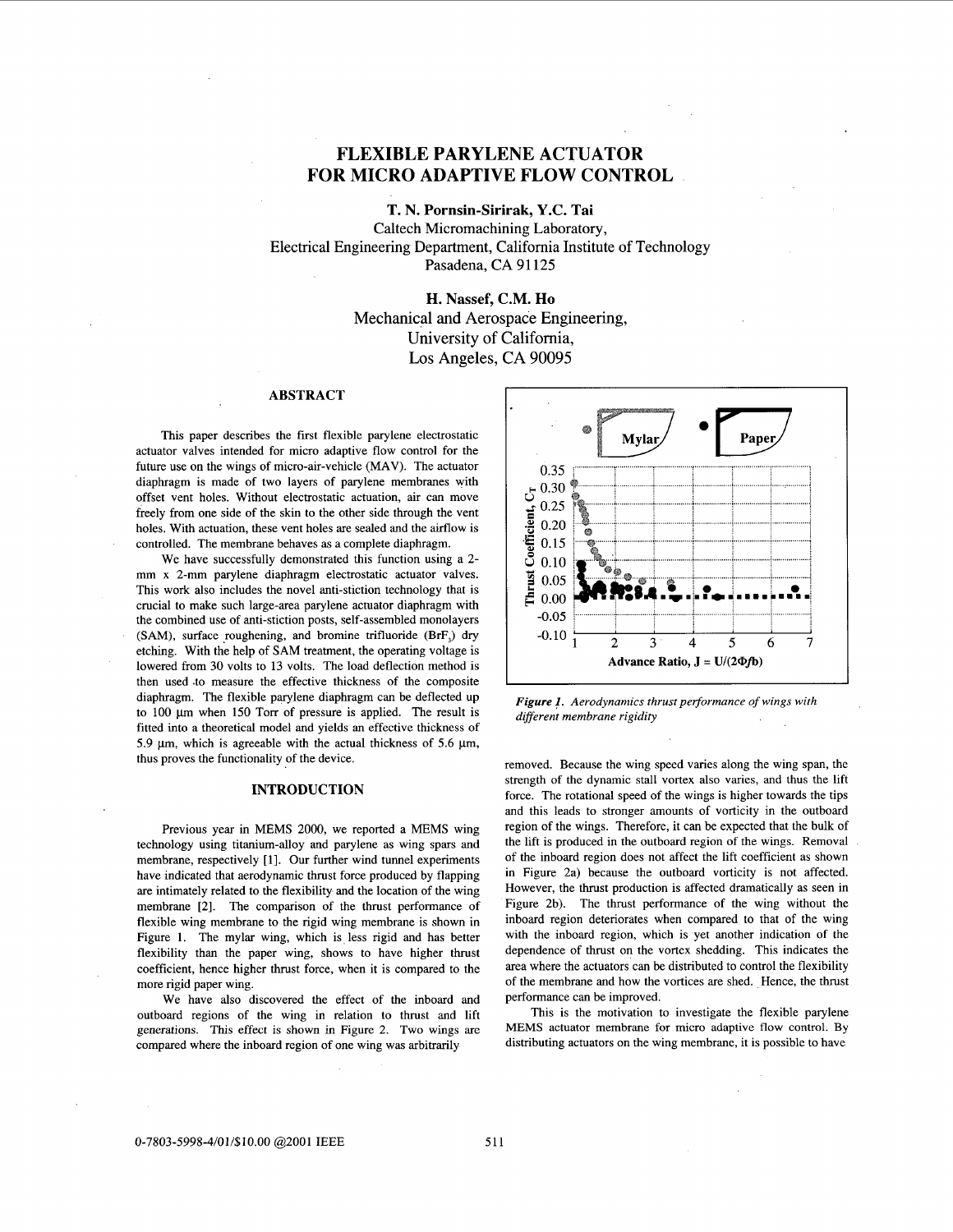

*Figure 2. Aerodynamics thrust performance of wings with*  $d$ *ifferent membrane rigidity* 



*Figure 3: Active wing actuator membrane concept* 

an active control of the flexibility of the wings to achieve optimal aerodynamic performance. This concept is illustrated in Figure 3. Before actuation, the offset vent holes on the diaphragm let the air move freely through the membrane; the membrane remains flexible. Once actuated, the holes are sealed and the membrane

behaves as a complete diaphragm. The thickness is **also** doubled. Therefore, the rigidity of the membrane increases; this will affect the thrust performance. This kind of membrane will have important application for adaptive airfoil that its wing loading can be controlled by simple electrostatic actuation. To demonstrate this feasibility, flexible parylene actuator membrane is built on a silicon chip. It will be demonstrated that the effective thickness of the parylene composite membrane changes after an actuation is performed. The load deflection test setup is built to collect data that will be fitted into the load deflection model *[3].* 

## **DESIGN AND FABRICA'TION**

The large-area of 2-mm x 2-mm parylene electrostatic actuator diaphragm is fabricated and shown in Figure 4. The diaphragm is consisted of two metalized parylene membranes, each with  $2.8 - \mu m$  thickness. Photoresist (4  $\mu$ m) is used as a sacrificial layer by acetone dissolution. Because parylene has a low Young's modulus **(-4.5** GPa), acetone surface tension can easily pull down the structure to substrate to cause stiction. These challenges must be overcome. The anti-stiction technology we developed is a combination of steps that use both wet photoresist dissolution and silicon dry etching in BF,. Photoresist dissolution allows large-area parylene membrane release and BF, dry etch prevents stiction. We also utilize anti-stiction posts to reduce the collapse of the top parylene membrane after wet releasing of photoresist. Surface of parylene is roughened in 0, plasma to reduce the contact area of stiction. In addition, after releasing photoresist, SAM coating of octadecyltrichlorosilane (OTS) [4, 51 is used to treat the parylene surface to further reduce possible stiction.



*Figure 4: a) fabricated 2-mm x 2-mm parylene electrostatic actuator diaphragm; b) anti-stiction posts and photoresist dissolution holes* 

The actuator diaphragm fabrication process is shown in Figure 5. First,  $1.8$ - $\mu$ m thermal oxide is grown at  $1050^{\circ}$ C by wet oxidation. This layer is used as a mask during formation of the diaphragm by KOH etching. The oxide is pattemed from the backside. Then the substrate is time-etched in KOH solution at 58°C for 23 hours to form a thin 25-um-thick silicon diaphragm. This is followed by the front-side patteming of the remaining oxide to create membrane area of 2-mm x 2-mm. The surface is then roughened with a 3 mTorr pulse of  $BrF<sub>3</sub>$ . This helps improve the adhesion of parylene to the substrate surface. Next, the solution of 0.5% A-174 silane adhesion promotion (DI H<sub>2</sub>0: IPA:  $A-174 = 100:100:1$  in volume) is used to further improve the adhesion. A-174 is commercially available **and** can be obtained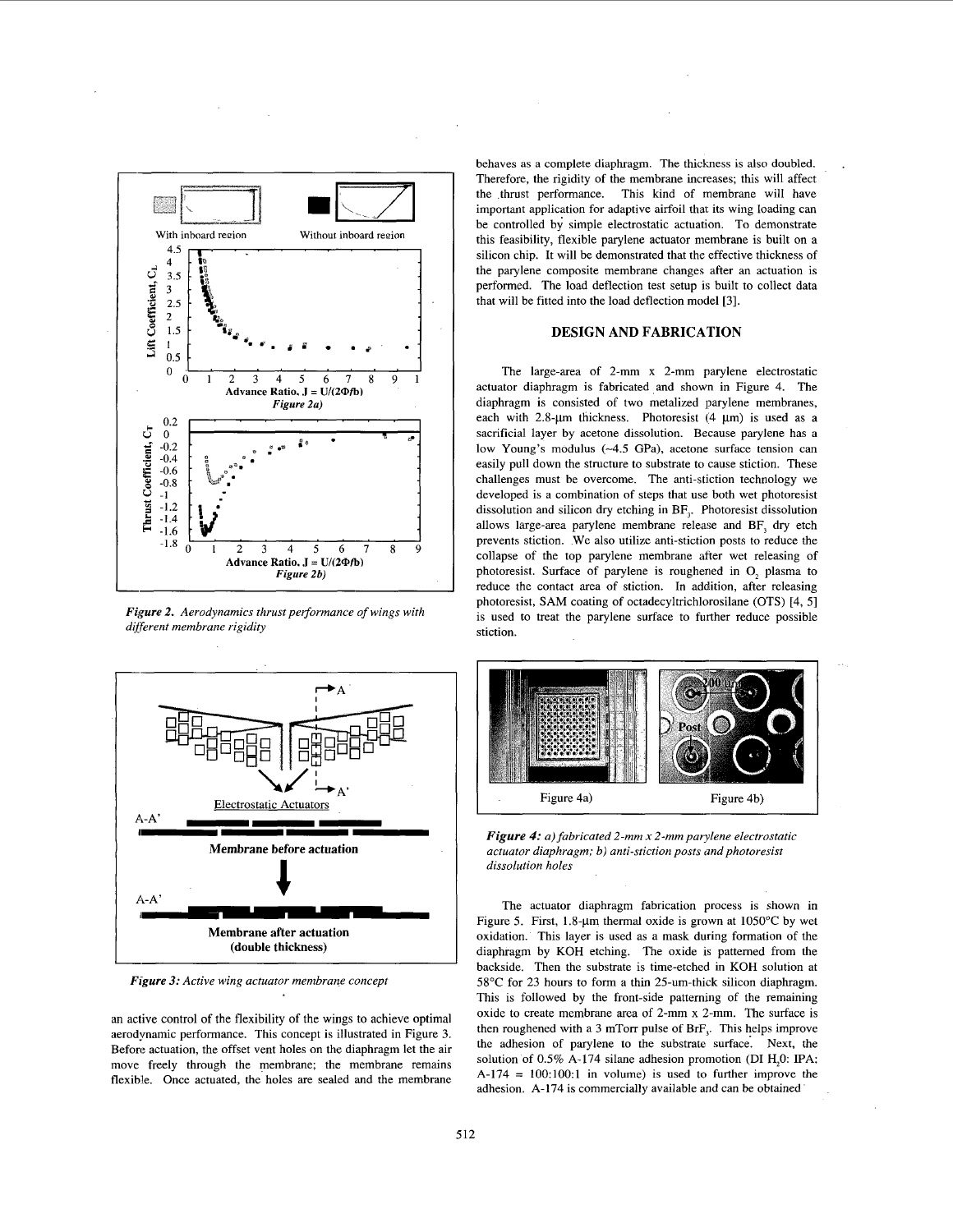

*Figure 5: Fabrication process for flexible parylene electrostatic actuator diaphragm* 

from Specialty Coating Systems, Inc. [6] The solution is stirred for at least 30 seconds and allowed to settle for a minimum of 2 hours. The wafers are then submerged in the prepared solution for 15 minutes and air dried for another 15 minutes. Then they are rinsed with IPA for 15-30 seconds and dried in a convection oven for 30 minutes at 70°C.

Next, the first thin film layer of parylene C is deposited and pattemed, followed by parylene surface roughening by 0, plasma. Cr/Au/Cr layers, as ground electrodes, are evaporated and pattemed. We use Cr/Au/Cr layers because A-174 silane adhesion promotion will create a good bonding strength between CrO, and parylene interface to improve adhesion. The use of 0, plasma to roughen the parylene surface before depositing Cr layer is also important because without roughening the surface, we have experienced the delamination of metal layers due to poor adhesion. The next layer of parylene is then deposited to seal the ground electrode. This helps prevent short-circuiting the ground and top electrodes.

After spinning on the 4- $\mu$ m-thick sacrificial layer photoresist, the resist is pattemed to form anti-stiction posts. The post size is  $20$ - $\mu$ m in diameter and  $200$ - $\mu$ m apart. The third layer of parylene is then deposited and the surface is roughened. Top Cr/Au/Cr layers are evaporated and pattemed, followed by the deposition of the last parylene layer. Finally, the top parylene membrane is patterned to open up areas for electrode contacts and holes for photoresist dissolution in acetone. The wafers are then submerged in acetone to release the diaphragm. After releasing the diaphragm, we also submerge the wafers in SAM solution of octadecyltrichlorosilane (OTS) to further prevent stiction.

It is important to note that if there are no posts between the top and the bottom parylene membranes, we have yet been able to successfully free a large area of parylene without stiction. As shown in Figure 6, without anti-stiction posts, the top layer of parylene on a test structure is pulled down by meniscus force after the dissolution of photoresist in acetone. The anti-stiction posts,

which are rested on a thin  $20$ - $\mu$ m-thick silicon diaphragm, prevent the stiction. This thin silicon diaphragm is then released by  $BrF<sub>3</sub>$ *dry* etching [7]. The dry etching is necessary at the last step because the membranes will not be in contact with any wet chemicals that can cause stiction to occur.



*Figure 6: a) stiction occurred on a 400-um x 400-um parylene diaphragm when no posts and any anti-stiction methods used; b) no stiction occurred for a 2-mm x 2-mm parylene diaphragm when nosts and other stiction preventive methods are used.* 

### **RESULTS AND DISCUSSION**

The actuation test results show that without SAM coating, a higher voltage must be applied in order to actuate the parylene diaphragm actuators. This actuation voltage is 30 volts. With SAM coating, the actuation voltage is reduced to **13** volts. The load deflection test setup is constructed. By applying pressure to the backside of the membrane, the deflection distance can be measured by the load deflection setup before and after actuation. Before actuation, the vent holes open; the membrane is flexible. After actuation, the vent holes are closed. Thus the airflow is ceased and can be controlled. The membranes become more rigid. The result is shown in Figure 7. The actuation effect on the stiffness of the membrane can be seen clearly.



*Figure 7: Load diflection test result indicates the stiffness chanze qfter actuation* 

Figure 8 shows the after-actuation data fitted by the load deflection for rectangular membrane model. We assume that our